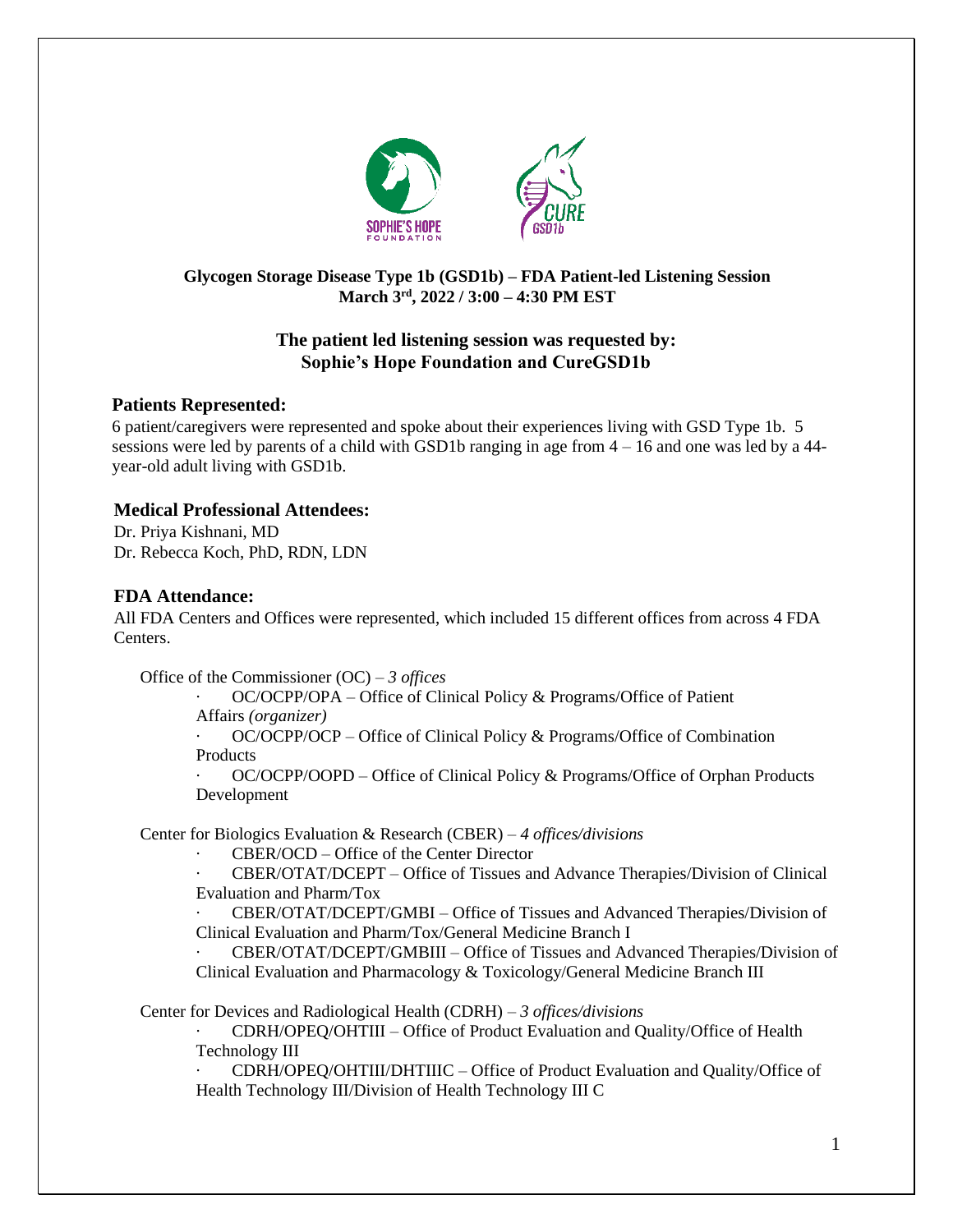· CDRH/OSPTI/DAHRSSP – Office of Strategic Partnerships and Technology Innovation/ Division of All Hazards Response, Science and Strategic Partnerships

Center for Drug Evaluation and Research (CDER) – *5 offices/divisions*

- · CDER/OND Office of New Drugs
- · CDER/OND/DCOA Office of New Drugs/Division of Clinical Outcome Assessment

· CDER/OND/ORDPURM/DRDMG – Office of New Drugs/Office of Rare Diseases, Pediatrics, Urology & Reproductive Medicine/Division of Rare Diseases and Medical **Genetics** 

· CDER/OTS/OB/DBI – Office of Translational Sciences/Office of Biostatistics/Division of Biometrics I

### **Agenda:**

- Introduction and welcome from the FDA
- Sophie's Hope Foundation and CureGSD1b
- Reasons we requested this session w/ the FDA
- What is GSD1b?
- What are the symptoms of GSD1b?
- What is the current treatment for GSD1b?
- Update on GSD1b research
- 6 patient / caregiver experiences
- Summary
- FDA feedback / Q+A

**Sophie's Hope Foundation** is a 501c3 non-profit started by Jamas and Margot LaFreniere in 2020 shortly after their daughter Sophie was diagnosed with GSD1b.

**CureGSD1b Alliance** was created as an umbrella organization to bring everyone effected by GSD1b together with a single focus, strategy, and plan. CureGSD1b is a group of passionate volunteers, along with a medical and scientific advisory board on a mission to cure GSD1b.

Sophie's Hope Foundation and CureGSD1b Founder and President, Jamas LaFreniere led the first portion of the session, which was designed to educate the FDA about GSD1b.

### **Why SHF and CureGSD1b requested a session w/ the FDA:**

Last year, the FDA requested a session to discuss GSD Type 1 and didn't specify whether it was type 1a or 1b. It turned out to be only for Type 1a. Sophie's Hope Foundation and CureGSD1b thought it was critical to engage with the FDA and make sure they were educated on GSD1b. We wanted to take the opportunity to proactively educate the FDA on GSD1b and highlight some of the differences from 1a. We also wanted to illustrate the challenges and risks living with GSD1b and our currently unmet medical needs.

### **What is GSD1b?**

■ Ultra-rare inherited metabolic disease caused by a mutation of the Glucose 6 Phosphate Transporter (G6PT) enzyme.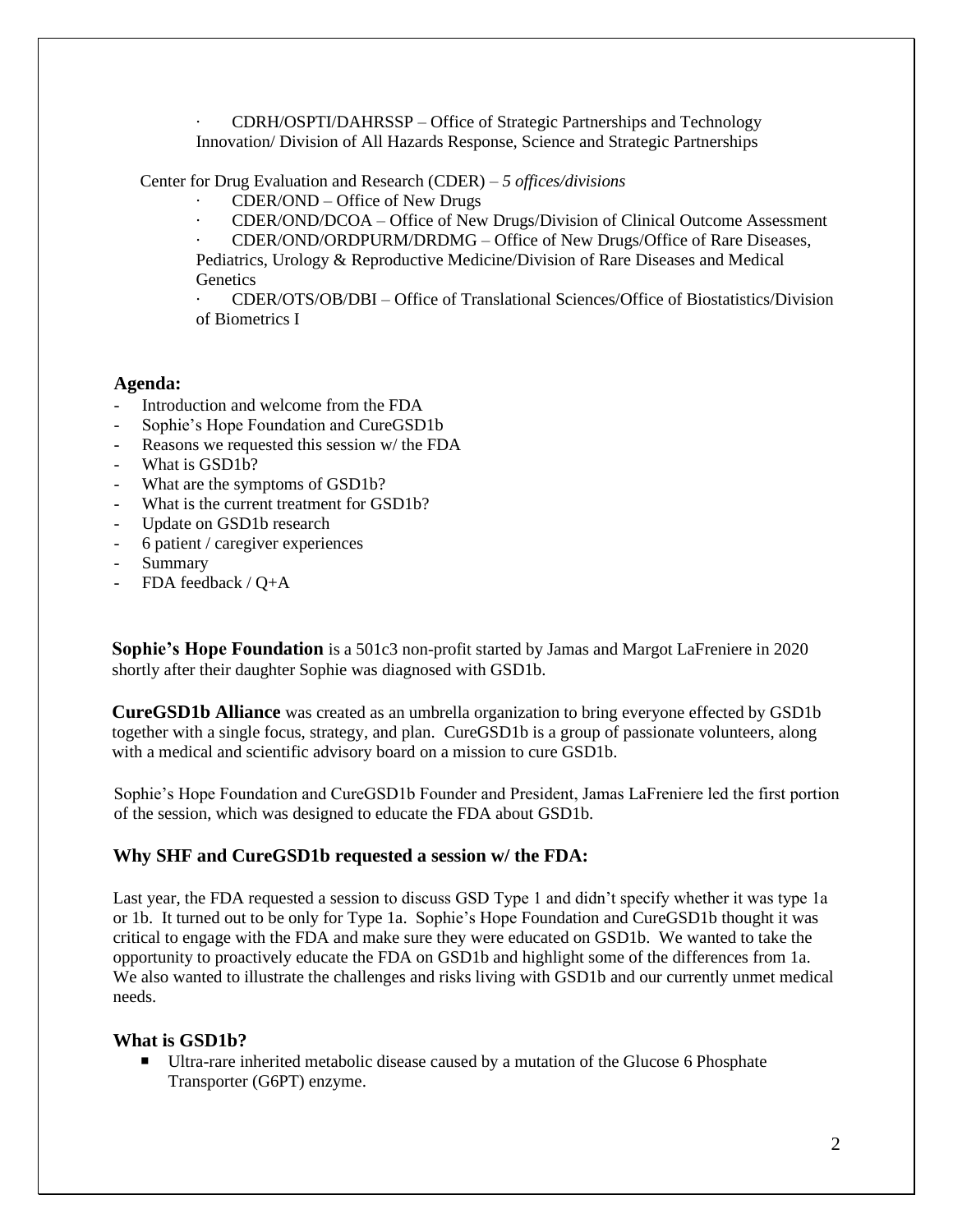- Estimated to be 1 in 1,000,000 births, although we believe the numbers to be higher as testing and diagnosis becomes more common and accurate.
- Without cornstarch and/or continuous feed, GSD1 would be a mostly fatal disease.
- **Symptoms include:**
	- Unstable metabolic control The body can't break down the storage form of sugar (glycogen) into free glucose (sugar) for use when not eating.
		- $\blacksquare$  Constant risk of hypoglycemia
		- $\blacksquare$  Enlarged liver and kidneys
		- Growth and development challenges
	- Neutropenia neutrophils die off quickly and leave people with low shite blood cell counts and a weakened immune system.
		- This is unique to type 1b
		- Chronic infections
		- Majority of patients have GI trouble
		- Many also develop IBD and / or Crohn's

# **What is the Current Treatment for GSD1b?**

- Metabolic Control:
	- Cornstarch on average every 2-4 hours (although it varies by person).
		- Missed or late doses can have very severe consequences that include hypoglycemia, hospitalizations, seizures, and death.
	- $\blacksquare$  Meticulous diet that is low in sugar (under 5g per meal) and low in carbs.
		- Timing and quantity are very important. It's a constant balancing act and patients are often adjusting based on a myriad of reasons.
	- Glycosade (longer acting cornstarch) is usually not a good fit for type 1b because of GI trouble
	- **Finger pricks (using a glucometer) are still the most accurate way to monitor blood sugar** and verify a low or high, however Continuous Glucose Monitors are now being used more commonly for GSD to help monitor blood sugar trends and alert when a low is coming.
	- Majority of children w/ GSD have feeding tubes due to the criticality of cornstarch and diet.
- Neutropenia:
	- Daily injection of Granulocyte colony stimulating factor (G-CSF) to boost white blood cells.
		- G-CSF has many long-term risks due the stress on the bone marrow, and longterm use has been linked to leukemia.
	- A recent discovery of an SGLT2 Inhibitor, called empagliflozin, has shown promise as a potential alternative to G-CSF.
- Additional Medications / Supplements:
	- Some patients take over 20 different medications and supplements to help treat symptoms brought on or related to GSD1b.

## **Research Update:**

In this section of the presentation, Jamas LaFreniere gave an overview of existing research and the efforts of CureGSd1b to help develop new therapies and eventually a cure for GSD1b. Jamas highlighted the efforts underway to evaluate using mRNA therapy to treat GSD1b. An mRNA treatment is seen as a very possible therapy, as it has been proved effective for GSD1a in mice and is entering a human clinical trial. There is a current project underway to study this in mice, as the first step to prove efficacy. Jamas also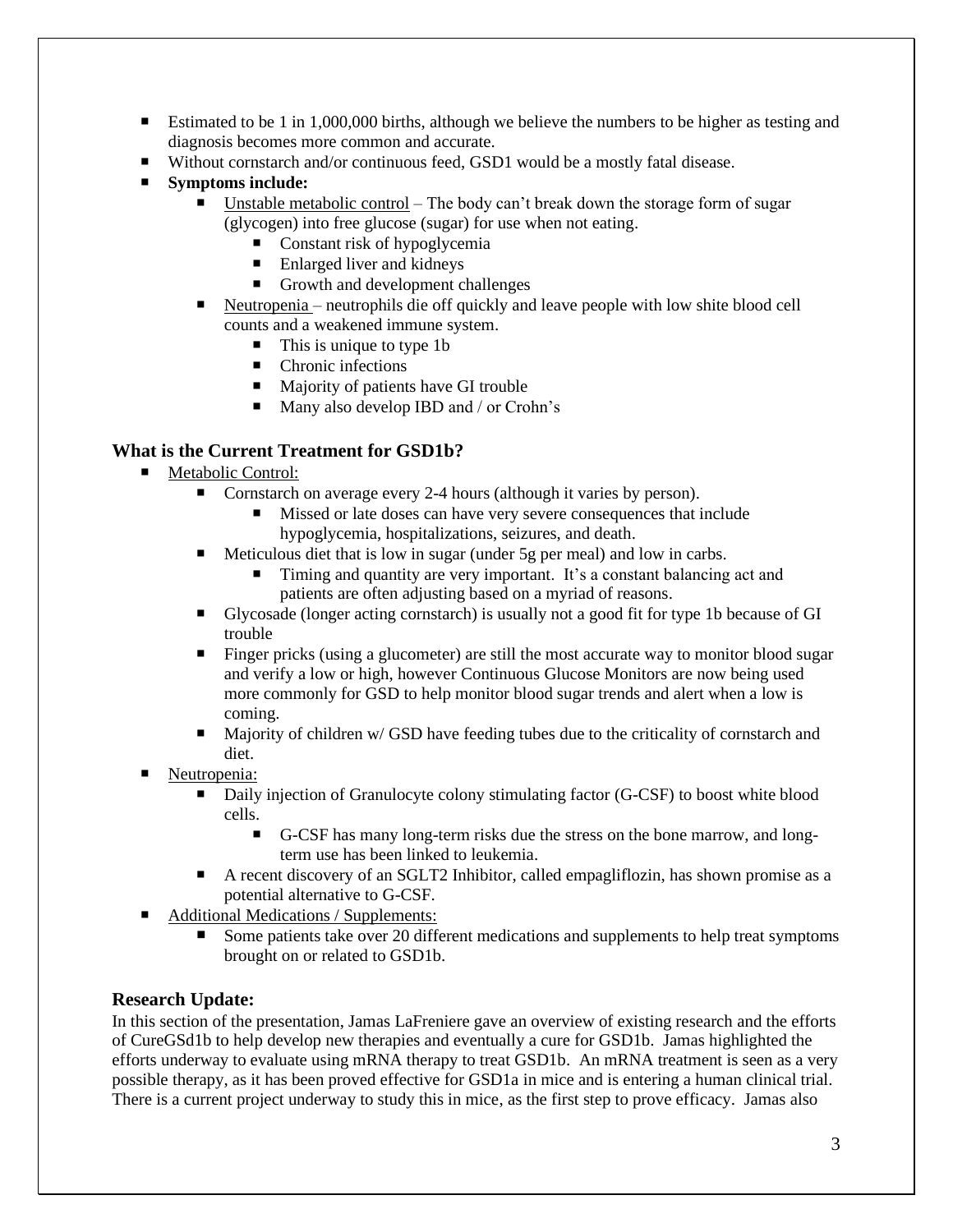discussed the group's interest in gene editing technologies as an eventual cure for GSD1b, although there are no projects currently underway. There are currently no FDA approved treatments for GSD1b and no clinical trials, but Jamas expressed the group's efforts to change that. Jamas also highlighted other foundational steps the group is taking to put themselves in a better position to develop therapies and have more efficient clinical trials. These efforts include implementing an online data collection program for GSD1b, development of new and publicly accessible mouse models, and the pursuit of a global Natural History Study.

#### **Patient/Caregiver Experiences:**

6 patient/caregivers spoke about their experiences of living with GSD Type 1b. Ages ranging from 4 to 44.

#### **Patient #1 (Mother of 13-year-old):**

"I try not to think of GSD as who I am. It's a part of my identity. It's something I will always have to deal with, but I want to live a normal life." Quote from the 13-year-old living with GSD1b.

This patient and family highlighted the physical, mental, social, and professional challenges of lifelong sleep deprivation and life with GSD1b. The mother spoke about the challenges of balancing everyday "normal" life with the demands of GSD and the current treatment. She compared it to "walking a tight rope".

The hardest aspects of living with GSD for this patient and family is the unpredictability of life with GSD. The fact that life changes on a dime and a simple stomach bug or infection could lead to hospitalization. Where GSD is concerned, families must act quickly with everyday viruses, as symptoms that may seem minor can very quickly turn serious.

This patient and parent discussed the feeling of isolation from missing out on normal life. And the trauma of repeated hospitalizations and repeated needlesticks. They also noted additional side effects of a diagnosis that happens later in life. Because of a later diagnosis, this patient now also manages recurrent kidney stones, osteopenia, and kidney damage. The patient requires overnight hydration for management of kidney damage.

The family spoke of their success with the slow-release form of cornstarch called Glycosade. They recounted trialing this product in the past, but the patient did not tolerate it due to poor GI absorption and IBS flare-ups. However, many years later, they decided to try again to improve quality of life and have recently had success with the product and have been able to get 7 hours of sleep overnight. The success of Glycosade has improved quality of life for the entire family, and they feel grateful and lucky to be among the few GSD1b families who are able to use the product with good results and no side effects.

The mother spoke of the difficulties of traveling anywhere with GSD. "There are no such thing as spontaneous trips with GSD1b. We take extra doses and supplies just to run errands. Even a weekend away means having emergency bags, backups, and protocol letters for the nearest hospital." The mother spoke of the desire for better treatments and a better life for her daughter. "GSD1b is so unpredictable and so much more than blood sugar. Things can go so wrong, so fast and there is very little margin of error. They deserve better. If we could change one thing it would be the recurrent hypoglycemia. Every waking moment revolves around blood sugar. It dictates her life."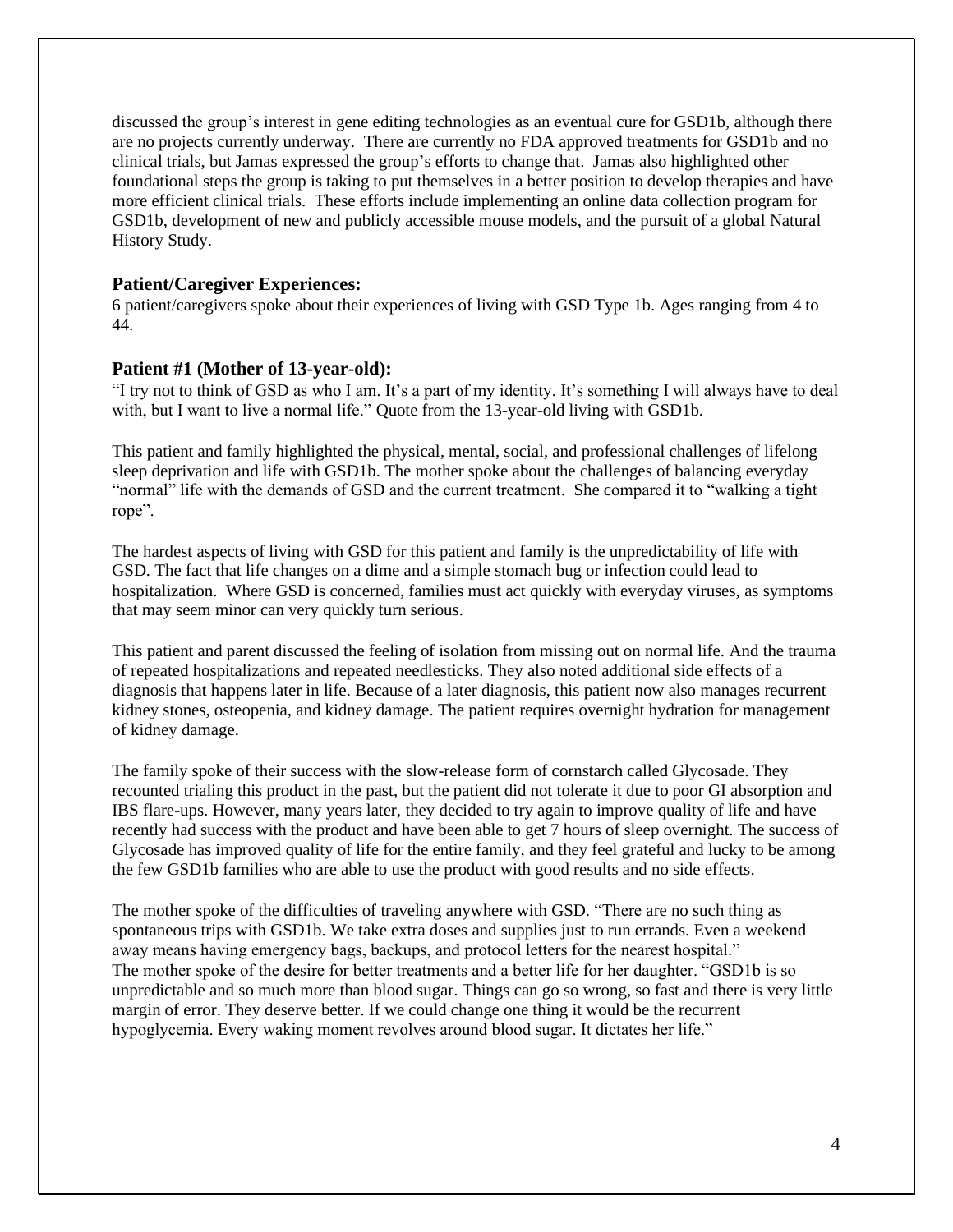## *Patient #2 (Adult, 45 years old):*

*"As a child I spent more time in the hospital than in my own home"*

This patient highlighted the challenges of living with GSD Type 1b into adulthood.

This patient spoke about the side effects and issues she now deals with because of living with GSD1b for 45 years. She has neutropenia, gout, chronic secondary adrenal insufficiency, and Crohn's Disease. She also highlighted the 23 different supplements and medications she takes because of GSD1b.

This patient reports as she has gotten older, and her metabolism has slowed down the intervals in between cornstarch doses have shortened. She now drinks cornstarch every 2.5- 3 hours to maintain a normal blood sugar. She previously drank cornstarch every 4 hours. Just like most other patients noted, everything needs to be planned out well in advance. Nothing can happen on a whim. Even a 30 min walk must be planned with extra cornstarch or other blood sugar boosting products.

As an adult patient, she was able to discuss difficulties in maintaining a job. She emphasized chronic exhaustion associated with the current GSD treatment and the effects of lifelong sleep deprivation. "I can't work more than 15hr/week. My body will NOT allow it. I've tried many times to work longer hours, but within 2 weeks, I always end up with exhaustion along with a Crohn's flare-up. Then I end up in the hospital for a few days because I can't safely manage my blood sugar at home." She spoke of the catastrophic nature a simple virus can have on a person living with GSD 1b. "In 2018, I caught the flu and within hours I ended up with cardiac tamponade requiring an immediate open-heart surgery for a pericardial window. They removed over 5L of fluid from my heart all with NO anesthesia since my blood pressure was too low."

She is hypervigilant around illnesses and suffers anxiety surrounding getting sick. She has struggled with recurrent infections, mouth sores, and multiple bouts with cellulitis, leading to hospitalization. She noted that oral antibiotics are sometimes not effective in GSD1b due to poor absorption issues. Oral antibiotics can lead to poor cornstarch absorption, resulting in low blood sugars. She also highlighted the fact that the healthcare industry is completely lacking in Adult GSD doctors and requested more research be done on the adult GSD population.

She participated in a clinical trial in the '90s for use of G-CSF in GSD 1b patients. She has been using G-CSF ever since that trial. Glycosade (the slow-release form of cornstarch) was unsuccessful for this patient because she was unable to tolerate it due to GI symptoms. Jardiance was also not helpful for this patient due to causing increased episodes of hypoglycemia.

### **Patient #3 (Mother of 4-year-old)**

This caregiver spoke of their difficult road to a diagnosis after seeing signs that something was wrong with her daughter shortly after birth. She recounted the trauma of not being heard by medical professionals. This parent spoke of the challenges with the current treatment regimen and the demand for perfection. Her daughter struggles with abdominal pain and diarrhea in relation to the disease and her cornstarch treatment. There is constantly pressure put on the parents to monitor and adjust cornstarch regimens to meet their child's needs. The stress of getting dosing right and making the appropriate changes when needed is particularly stressful, as this parent stated, because she knows that getting it right is the only way to keep her child thriving. Proper dosing keeps her child alive. There is a real struggle to main an euglycemic state and avoid episodes of hypoglycemia despite drinking cornstarch every 4 hours.

The parent spoke of the constant needlesticks (Neupogen injections, finger pricks and CGM) and potential side effects of daily G-CSF use. "There have been reports of secondary leukemia in GSD 1b patient related to G-CSF use."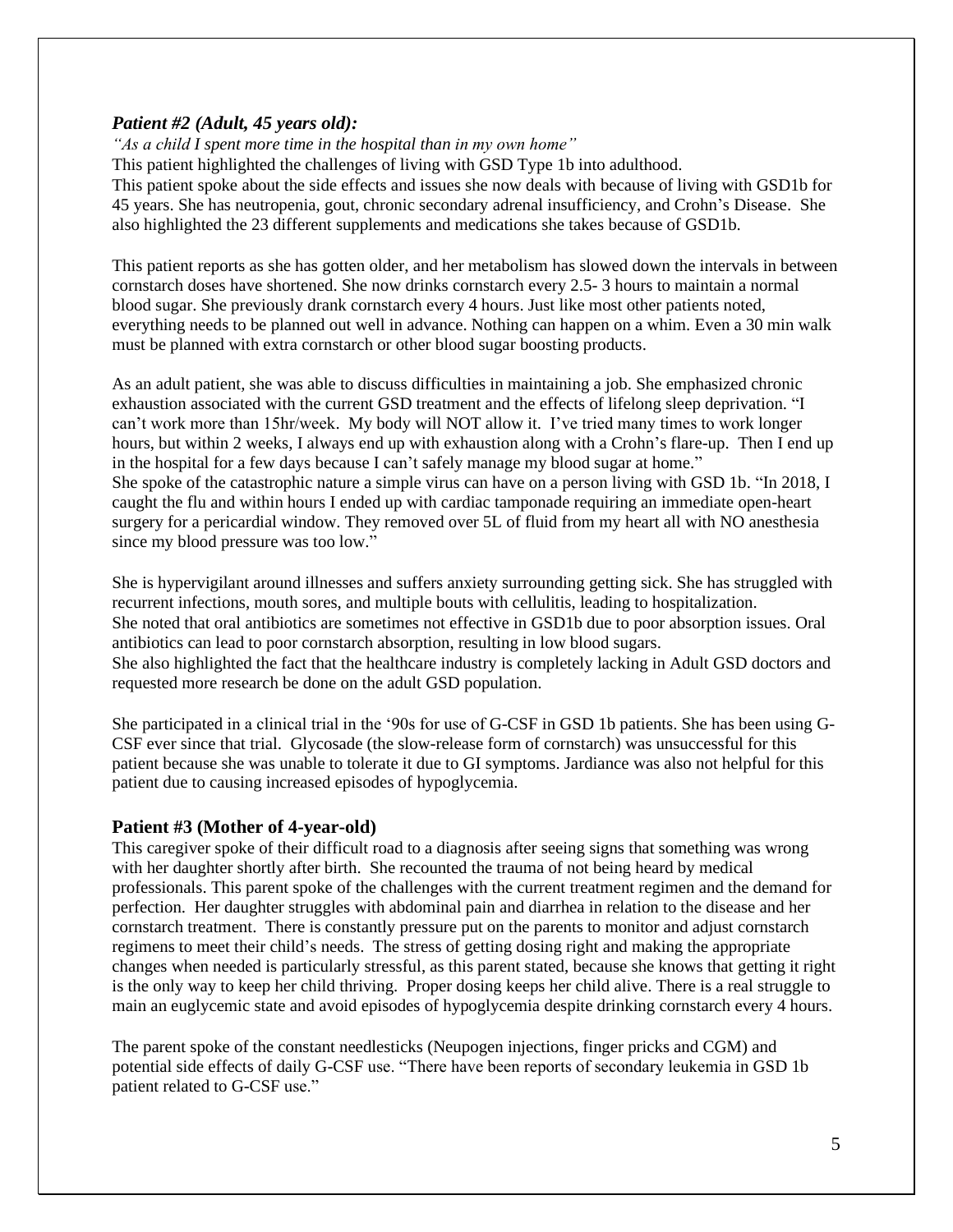She spoke of the limited GSD diet and difficulties in maintaining a perfect schedule. Just as other GSD1b families have said, "There is no such thing as spontaneity in GSD. Everything is calculated and timed. A simple trip to the store requires thought and planning. We carry cornstarch, snacks, glucose monitors and emergency supplies everywhere we go."

She spoke of the effects that GSD and its current treatment have on the mental health of the entire family "The unforgiving treatment puts us all in a state of chronic stress."

This family spoke of the struggles of supporting siblings, learning to live with lifelong limitations, and teaching these limitations to her children.

### **Patient #4 (Father of 16-year-old):**

The parent spoke powerfully about their road to diagnosis. The father recounted that after their son's birth, he was taken to the NICU with an undetectable blood sugar and not knowing if he suffered permanent brain damage. The reality of almost losing his son to GSD1b complications was overwhelming and an indication of what their future held. The father recounted a time when his son was undergoing a procedure and needed to be NPO "nothing by mouth" and the patient ended up seizing in his father's arms in the emergency room. He was diagnosed with GSD type 1b at 6 months old.

The family discussed the difficulties of daily life and managing the lives and mental health of everyone in the family, including siblings. It is difficult to manage day-to-day activities since everything must be planned, whether it's going to an arcade or participating in a sport. "Any life experience revolves around making sure we have everything under control".

He then spoke of the challenges they have had with recurrent infections. He described a time this year when his son had a routine teeth cleaning that led to 8 months of tests, specialists, biopsies, and ultimately surgical removal of an infected lymph node.

Like other caregivers stated, this parent told of the struggles his son has had with infections and illnesses. The patient once ended up in a hospital in a foreign country for 4 days with a stomach bug and the parent remembered the anxieties and worry that surrounded the hospitalization and the healthcare team not knowing the emergency plan for patients with GSD type 1b.

#### **Patient #5 (Mother of 11-year-old)**

This parent spoke of the difficult road to diagnosis. The parent saw signs early on that something was wrong with their child. Their child's growth had dropped from the 90<sup>th</sup> percentile to less than the 5<sup>th</sup> percentile. She had weight loss, experienced projectile vomiting, and maintained other symptoms. They still remember the trauma of being pushed aside and unheard, causing a delay in diagnosis. Their daughter was diagnosed at 6 months old. She was intubated and in the hospital for 3 months. The parent emotionally talked about almost losing their child due to complications of GSD1b.

After this experience, they realized they were in charge of their daughter's healthcare and well-being. They discussed the demand for perfection and pressure that living with GSD1b and the current treatment put on all their lives. "We're exhausted but we don't have a choice. We long for a life for our daughter where she is not chained to her parents. We want her to be free of being perfect."

The parents repeated the worries and anxieties of traveling anywhere even outside of the house and how hard it is. This patient drinks or is given cornstarch via g-tube every 3 hours 24 hours/day.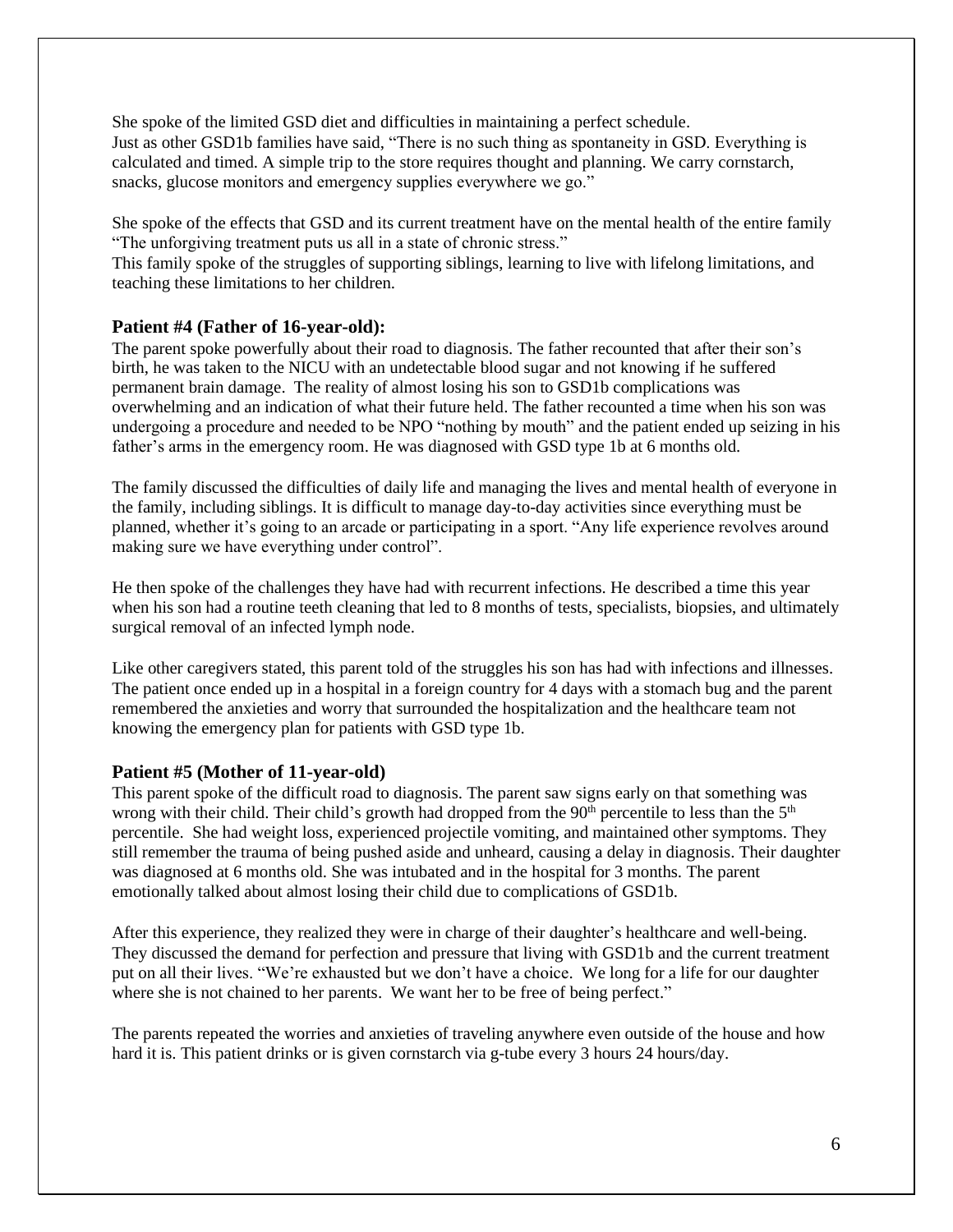## **Patient #6 (Mother of 15-year-old)**

The patient's parent spoke of the terrible irritable bowel symptoms the patient had as a toddler in relation to GSD1b. "She was often found slumped over a chair in an effort to alleviate the excruciating tummy pain associated with IBD." The parent spoke of the difficulties her daughter had in tolerating the medications available for IBD for GSD1b patients as a toddler. The patient suffered and often missed school because of the pain, frequent visits to the bathroom and the fluctuation and out-of-control blood sugars due to frequent diarrhea.

The mother also spoke of the fear of simply leaving the house. "There is always a fear you are forgetting something because there is a laundry list of emergency items you must carry at all times." Her mother recounted the patient's struggle with terrible mouth sores "the size of quarters". The mouth sores were so significant that they interfered with daily life. They made her daughter's mouth so swollen it was visible from the outside. Eating and drinking (both essential in maintaining proper blood sugar), talking, or smiling were so painful that it affected her normal life. The mother discussed the benefits they have seen since starting Jardiance. "The mouth sores have disappeared" and the patient's quality of life has improved.

The family emphasized the difficulties in maintaining the perfection required for the around-the-clock cornstarch treatment. The mother spoke of the unknowns of GSD. "No day is the same in GSD1b. Every single day is a challenge."

As this patient transitions into adulthood, her parent spoke of new challenges, such as teaching her child independence and letting her daughter make mistakes (but how big?). There is little, if any, margin for error in GSD 1b, and teaching your child how to manage the disease as well as understand how serious the consequences might be, is a daunting task.

### **Common Themes / Summary:**

After the families spoke, Jamas LaFreniere read a powerful and emotional quote from another GSD1b mother about how quickly things can get dangerous and life threatening with GSD and how difficult it is to watch your child suffer through a hypoglycemic episode.

Jamas then transitioned to summarizing the session with some of the themes we heard across multiple testimonies and have heard from other patients and caregivers that weren't represented in the sessio.

- GSD1b is a very difficult disease to manage and is currently treated by managing of symptoms. There is an immense amount of pressure put on parents and patients with the current treatment regimen.
- Lives are lived in hourly increments where a missed or late cornstarch dose could be catastrophic.
- Sleep deprivation is a major problem experienced by the entire family and contributes to physical and mental health challenges.
- All families and patients expressed strong desire for new treatments of the underlying genetic cause of the disease.
- **Most patients / caregivers would welcome the opportunity to participate in a clinical trial that** were safe and could unlock a real treatment for GSD1b.
- Most patients / caregivers stated that fixing the hypoglycemia would be their priority, if they had to choose, although neutropenia is a major problem.
- CureGSD1b is working very hard to guide and fund research to provide a real treatment and ultimately a cure.